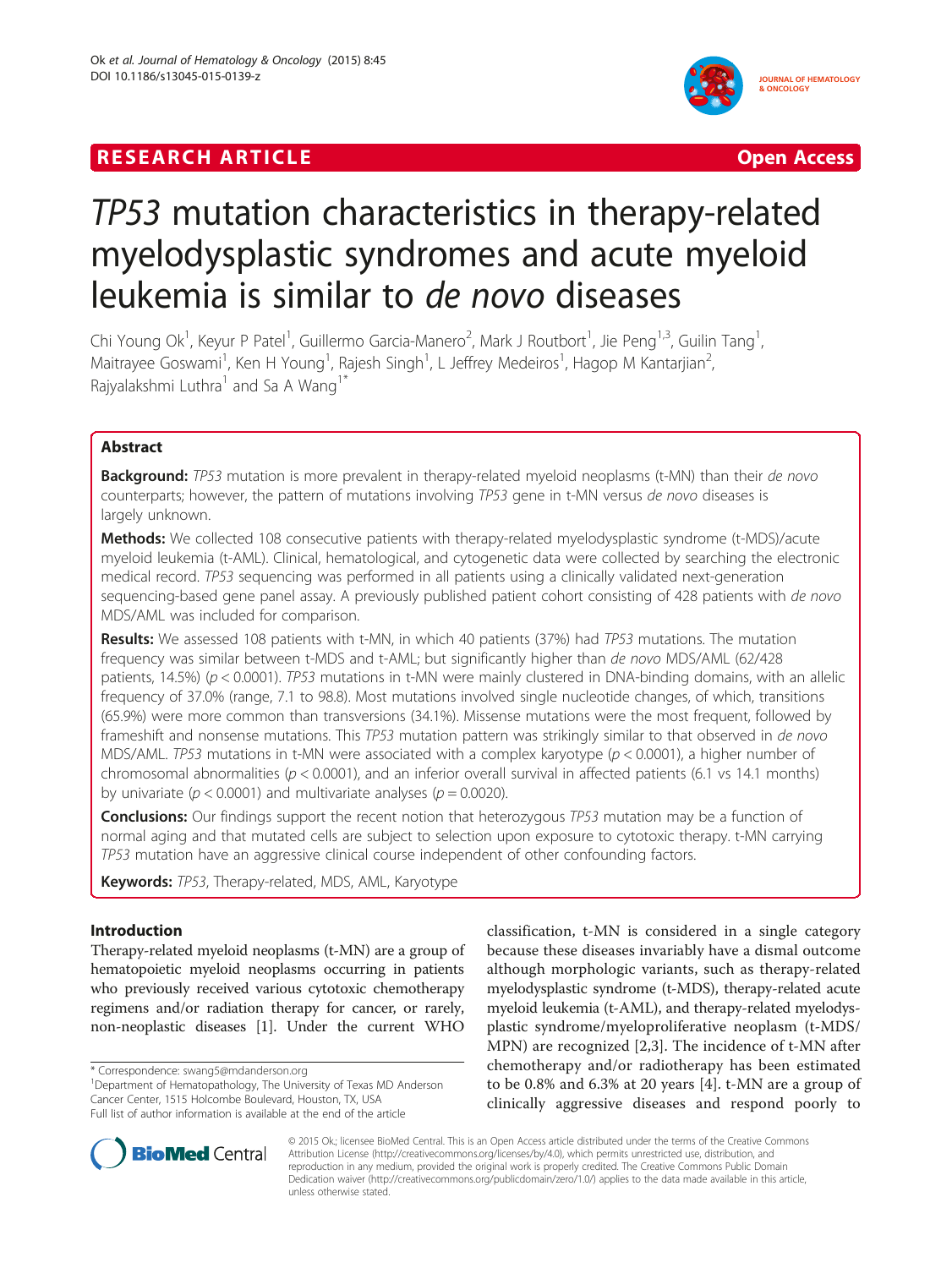conventional therapies with rapid disease progression [[5,6](#page-6-0)]. Chromosomal abnormalities are observed in up to 80%–90% t-MN patients with frequent high-risk cytogenetic abnormalities [\[7,8](#page-6-0)]. Our group recently showed that t-MN has a mutational profile distinct from de novo MDS/AML [[9\]](#page-6-0).

p53 protein, encoded by TP53, is a tumor suppressor protein that consists of transactivation domain, prolinerich domain, DNA-binding domain, oligomerization domain, and regulatory domain [\[10](#page-6-0)]. p53 responds to diverse cellular stresses to induce cell cycle arrest, apoptosis, and DNA repair. Somatic TP53 mutations are found in a variety of cancers with various frequencies depending on cancer type [[11](#page-6-0)]. Most TP53 mutations are clustered in the DNA-binding domain encompassing exons 5 and 8, and most mutations (87.9%) in the DNA-binding domain are missense mutations [[11\]](#page-6-0). Overall, TP53 mutations are found in 5% ~ 10% of de novo MDS and AML and were shown to be associated with a complex karyotype and shorter survival [[12](#page-6-0)-[14](#page-6-0)]. In contrast, TP53 mutations are found in 21%–38% t-MN and are associated with 5q-, a complex karyotype and a poor prognosis [[15-17\]](#page-6-0).

Recently, Wong and colleagues sequenced the genomes of 22 patients with t-AML and showed that the total number of somatic single-nucleotide variants and the percentage of chemotherapy-related transversions were similar in t-AML and de novo AML [[18](#page-6-0)]. These findings indicate that cytotoxic therapy does not induce genome-wide DNA damage, nor does cytotoxic therapy directly induce TP53 mutations. In four t-AML patients with TP53 mutation, the exact mutation in TP53 genes was found at a low frequency (0.003%–0.7%) in mobilized blood leukocytes or bone marrow 3–6 years before the development of t-AML/t-MDS. Additionally, TP53 mutations at a low frequency were found in elderly healthy individuals. These findings indicate that TP53 mutations may be age related and that cells carrying this mutation might be resistant to chemotherapy and expand preferentially after treatment. The early acquisition of TP53 mutations in the founding stem cell clone probably contributes to the frequent cytogenetic abnormalities and poor responses to chemotherapy that are typical of patients with t-AML/t-MDS.

We conducted this study to compare the mutational characteristics of TP53 in t-MN and their de novo counterparts in a large patient cohort. We also correlated TP53 mutation status with the results of cytogenetic studies and evaluated the clinical significance of TP53 mutations in patients with t-MN.

## Results

## Patient characteristics

TP53 mutation analysis was performed on 108 patients' bone marrow (BM) whole cell samples, including 53 t-MDS and 55 t-AML. The previous diseases in these patients included: 49 hematological malignancies, 45 carcinomas, 6 sarcomas, 5 germ cell tumors, 1 malignant mixed müllerian tumor, 1 medulloblastoma, and 1 rheumatoid arthritis. Sixty-one patients were treated with chemotherapy, 8 radiation therapy only and 39 with combined chemoradiation therapy. There were 62 men and 46 women with a median age of 68 years (range, 18–87). Karyotypic information was available in 105 patients and an abnormal karyotype was identified in 89 (84.8%) patients, including 56 (53.3%) with a complex karyotype (≥3 abnormalities). The t-MDS cases could be further sub-categorized as refractory cytopenia with unilineage dysplasia (RCUD)  $(n =$ 1, 1.9%), refractory anemia with ring sideroblasts (RARS)  $(n = 1, 1.9\%)$ , refractory cytopenia with multilineage dysplasia (RCMD) ( $n = 24$ , 45.3%), refractory anemia with excess blasts (RAEB)-1 ( $n = 15$ , 28.3%), and RAEB-2 ( $n = 12$ , 22.6%). According to the International Prognostic Scoring System (IPSS) risk categorization, 8 (15.7%), 14 (27.5%), and 29 (56.9%) patients had good, intermediate, and poor cytogenetic risk, respectively. For 55 t-AML, 2 (3.7%), 13 (24.1%), and 39 (72.2%) patients had favorable, intermediate, and adverse cytogenetic risk, respectively, using the revised United Kingdom Medical Research Council (UKMRC) prognostic system.

## TP53 mutations in t-MDS and t-AML

A total of 47 different mutations in TP53 were detected in 40 of 108 (37%) patients. Thirty-three  $(n = 33)$  had a single TP53 mutation, and 7 patients had two TP53 mutations. There were 41 single nucleotide changes and 6 insertion/deletions (indels). Among single nucleotide changes, there were 27 (65.9%) transitions and 14 (34.1%) transversions (Figure [1A](#page-2-0)). Classes of single nucleotide changes are described in Table [1.](#page-2-0) The median mutational allelic burden was 37% (range, 7.1%–98.8%) (Figure [1B](#page-2-0)). Twenty-nine (29) patients had mutations only involving TP53 and 11 patients had mutations in other genes including PTPN11, FLT3, IDH1, NRAS, KIT, JAK2, and MPL. Most *TP53* mutations were missense ( $n = 38$ ), followed by frameshift ( $n = 5$ ) and nonsense ( $n = 4$ ) mutations. Mutations were widely distributed in exons 4 ( $n = 2$ ), 5 ( $n = 10$ ), 6 (*n* = 12), 7 (*n* = 15), 8 (*n* = 7), and 10 (*n* = 1) (Figure [1C](#page-2-0)). Codon 248 ( $n = 7$ ) was the most frequently mutated locus.

In t-MDS, 26 mutations in TP53 were identified in 21 of 53 (39.6%) patients. The median mutational allelic burden was 34.9% (range, 10.4–91.7). There were 20 single nucleotide changes, of which transversions  $(n = 11)$  were more common than transitions ( $n = 9$ ), and indels ( $n = 6$ ). TP53 mutations in t-MDS were distributed in exons 5  $(n = 8)$ , 6  $(n = 8)$ , 7  $(n = 6)$ , and 8  $(n = 4)$ . In t-AML, 21 mutations in TP53 were detected in 19 of 55 (34.5%) patients. The median mutational allelic frequency was 37.3% (range, 7.1–98.8), which was not significantly different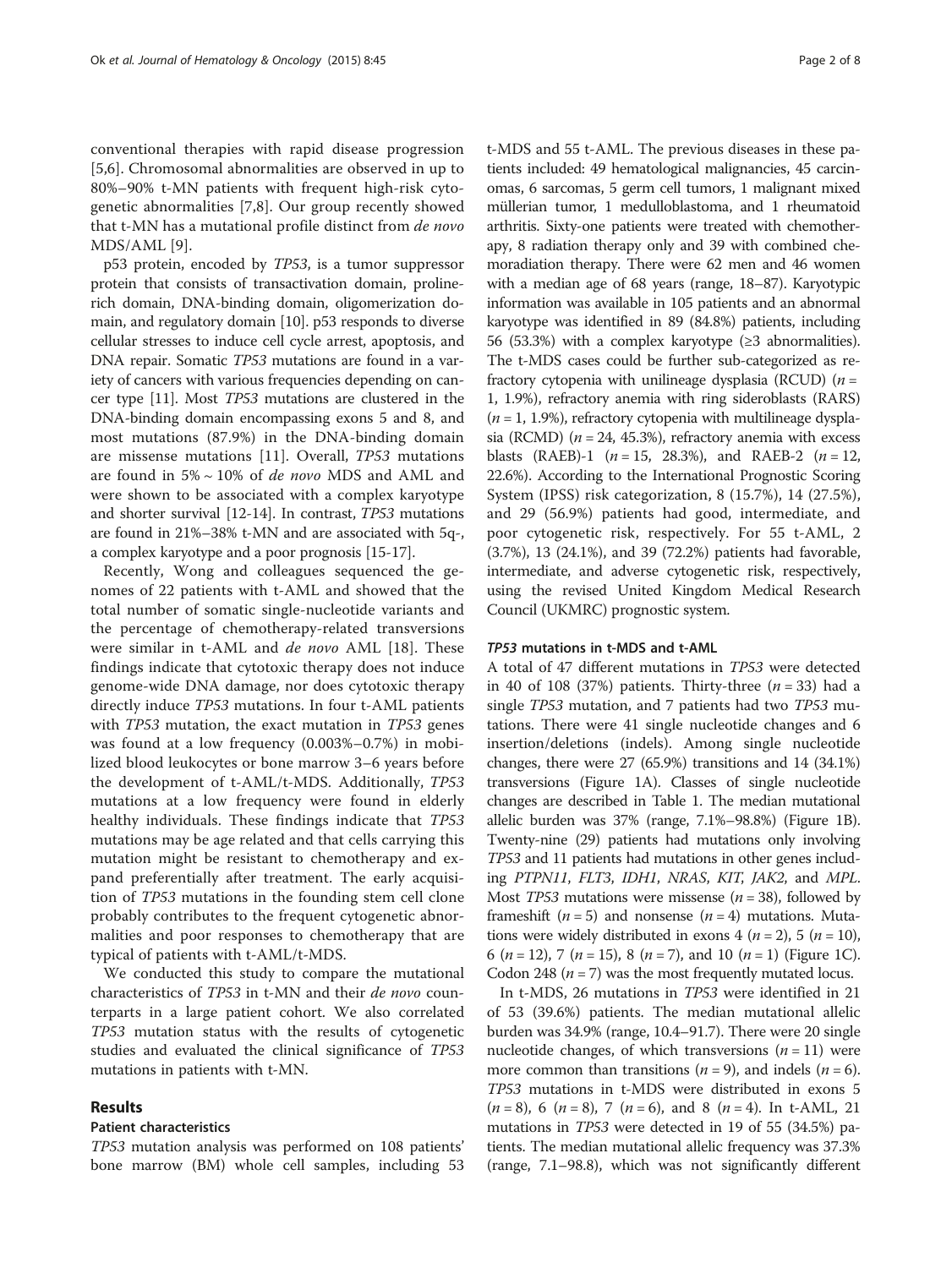<span id="page-2-0"></span>

from that of t-MDS ( $p = 0.6624$ ). All 21 mutations in t-AML were single nucleotide changes, of which 18 were transitions and 3 were transversions. The proportion of transversions was significantly lower in t-AML compared with t-MDS (11/20 vs  $3/21$ ,  $p = 0.0088$ ). *TP53* mutations in t-AML were detected in exons 4 ( $n = 2$ ), 5 ( $n = 2$ ), 6  $(n = 4)$ , 7  $(n = 9)$ , 8  $(n = 3)$ , and 10  $(n = 1)$ , similar to t-MDS.

## Comparing TP53 mutations in t-MDS/AML and de novo MDS/AML

We compared the current cohort with a previously pub-lished cohort [\[9](#page-6-0)] of *de novo* MDS/AML  $(n = 428)$  where TP53 mutation was detected in 62 (14.5%) patients. In de novo MDS/AML, 56 patients had single TP53 mutation and 6 patients had double TP53 mutations. Similar to t-MDS/AML, single nucleotide changes  $(n = 63)$  were the predominant form, followed by four indels and one duplication. Transitions were more frequent  $(n = 47, 74.6\%),$ 

Table 1 Single nucleotide changes of TP53 mutations in therapy-related versus de novo myelodysplastic syndromes/acute myeloid leukemia (MDS/AML)

| Class        | t-MN, $n$ (%) | De novo MDS/AML, n (%) |
|--------------|---------------|------------------------|
| C:G > A:T    | 5(12.2)       | 1(1.6)                 |
| C:G > G:C    | 3(7.3)        | 6(9.5)                 |
| C:G > T:A    | 18 (43.9)     | 35 (55.6)              |
| $T:A > A$ :T | 4(9.8)        | 3(4.8)                 |
| T:A > C:G    | 9(22.0)       | 12 (19.0)              |
| T:A > G:C    | 2(4.9)        | 6(9.5)                 |
| Total        | 41 (100)      | 63 (100)               |

similar to that in t-MDS/AML  $(65.9\%)$   $(p = 0.3799)$ (Figure 1A). Classes of single nucleotide changes are described in Table 1. The median mutational allelic burden was 43.1% (range, 5.4–94.3), which was not significantly different from that of t-MDS/AML (37.0%, 7.1%–98.8%) ( $p = 0.1317$ ) (Figure 1B). Similar to t-MDS/ AML, missense ( $n = 54$ ) was the most common type of mutation, followed by nonsense ( $n = 7$ ), frameshift ( $n = 5$ ), and splice site mutations ( $n = 2$ ). Mutations were detected in exons 4 ( $n = 3$ ), 5 ( $n = 10$ ), 6 ( $n = 18$ ), 7 ( $n = 16$ ), 8 ( $n =$ 18), and 10 ( $n = 2$ ) (Figure 1C). Comparing mutation distribution in different exons between t-MN and de novo AML/MDS, significant difference was not observed in each exon. Fifty-two patients had mutations only in TP53 and 10 patients had mutations in other genes including BRAF, DNMT3A, FLT3, IDH1, IDH2, JAK2, KRAS, and NPM1. This mutation frequency was not significantly different from t-MN (10/62 vs 10/39,  $p = 0.3070$ ).

## TP53 mutation correlated with clinical parameters and cytogenetics

t-MDS/AML with TP53 mutation showed a significantly lower mean corpuscular volume (MCV) (median, 90 vs. 93,  $p = 0.0076$ ) and platelet counts (median,  $32 \times 10^9$  vs.  $42 \times 10^9$ /L,  $p = 0.0393$ ) compared with t-MN without TP53 mutation. There were no significant differences in demographics, hemoglobin level, leukocytes, and absolute neutrophil counts, and prior cytotoxic therapy between patients with mutated or wild-type TP53.

The distribution of cytogenetic data was significantly different between t-MN with and without TP53 mutation.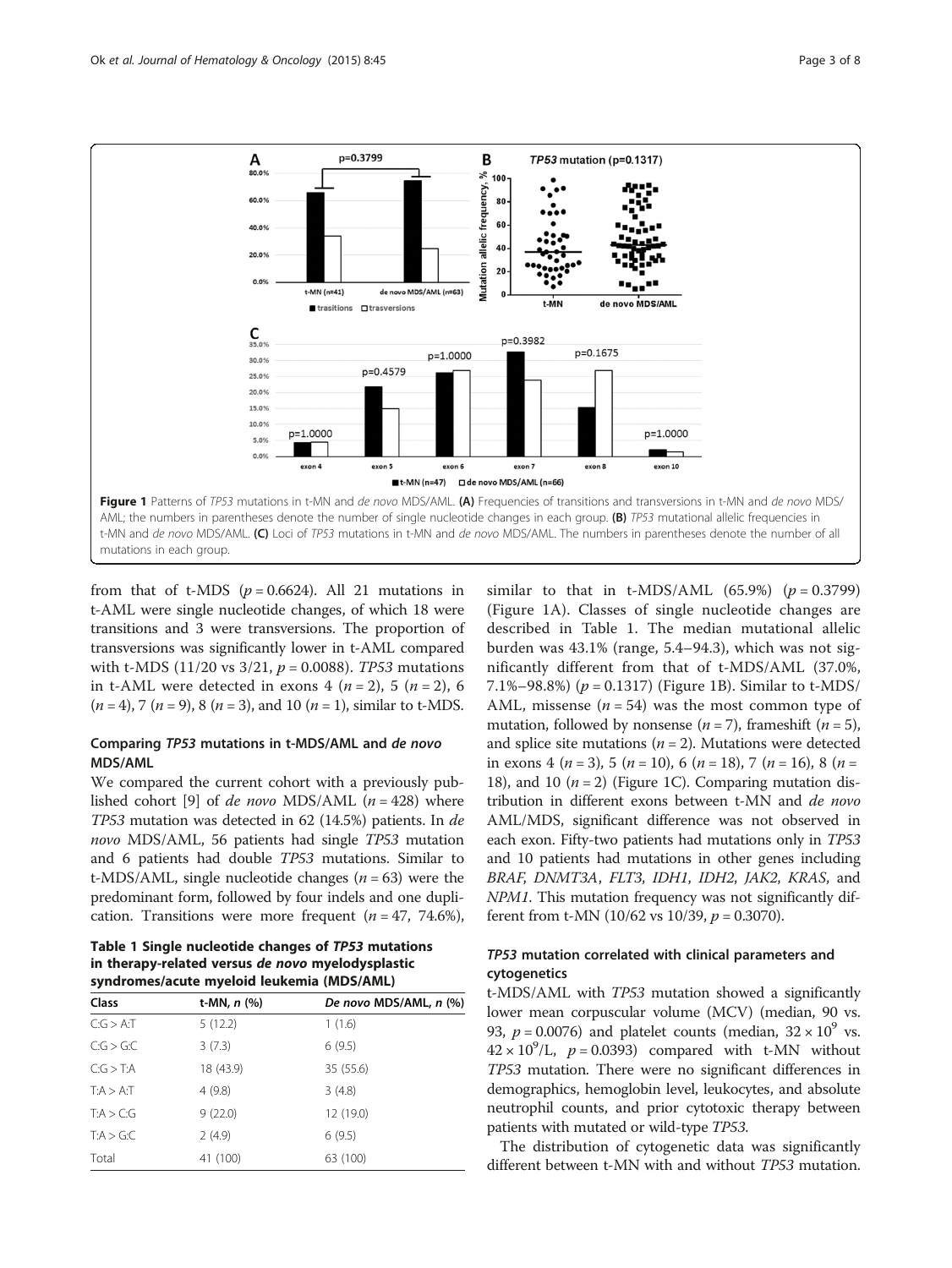Overall, a higher cytogenetic risk was more common in t-MN with *TP53* mutation ( $p < 0.0001$ ), particularly, a complex karyotype  $(p < 0.0001)$  (Table 2). In t-MDS/AML with a diploid or a non-complex aberrant karyotype  $(n = 49)$ , TP53 mutation was detected in only three (6.1%) patients. TP53 mutations were associated with frequent -5/-5q abnormalities (71.8% vs. 26.9%,  $p < 0.0001$ ) but not -7/-7q abnormalities ( $p = 0.2067$ ). When all numerical and structural chromosomal abnormalities were counted, TP53 mutation was shown not only to correlate with a complex karyotype but also the total number of karyotypic abnormalities ( $P < 0.0001$ ) (Figure [2A](#page-4-0), B), in both t-MN and de novo MDS/AML.

## Prognostic significance of TP53 mutations in t-MN

We collected survival data with a median follow-up of 12.9 months including alive and dead patients (range, 0.1–198.3). After censoring patients who received stem cell transplant (SCT) at the time of the procedure, the median overall survival (OS) of all t-MDS/AML patients was 8.0 months (range, 0.1–32.7). t-MDS/AML patients with TP53 mutation showed a significantly shorter median OS (6.1 months) compared with patients with wildtype  $TP53$  (14.1 months) ( $p < 0.0001$ ) (Figure [3](#page-4-0)A). Of patients with TP53 mutations, the OS was very similar between patients with t-MN or de novo MDS/AML (6.2 months, range 0.2–79.7) ( $p = 0.8197$ ) (Figure [3](#page-4-0)B). The location (exons) or type (transition/transversion) of

TP53 mutations did not correlate with OS ( $p = 0.2922$ ) and  $p = 0.9209$ , respectively). In univariate analysis, hemoglobin level (<10 g/dL), and platelet count (<50  $\times$ 10<sup>9</sup>/L), a complex karyotype and *TP53* mutation were identified as significant hazards. In multivariate analysis, platelet count, male gender and  $TP53$  mutation ( $p =$ 0.002) remained to be independent hazards (Table [3\)](#page-5-0).

## **Discussion**

In this study, we show that t-MN carry a high frequency of TP53 mutation than their de novo counterparts. However, the mutation allele frequency, nucleotide alterations, and mutation patterns in TP53 are not different between MDS/AML patients with or without a history of cytotoxic exposure. TP53 mutation in t-MN is an independent risk for an inferior outcome.

In this cohort of 108 t-MN patients, TP53 mutation was detected in 37% of patients. This frequency of TP53 mutations was comparable to a frequency of  $20\% \sim 40\%$ reported by others [\[15](#page-6-0),[17,19\]](#page-6-0). Most mutations were missense mutations and clustered in the DNA-binding domain (exons 5–8). The most common mutation type was C:G to T:A substitution (43.9%), and this frequency was similar to the data reported by Wong and colleagues of approximately 50% [[18\]](#page-6-0). The most frequent mutated locus in t-MN was codon 248, which is one of the most frequently mutated codons (reported in COS-MIC ([http://cancer.sanger.ac.uk\)](http://cancer.sanger.ac.uk)) as well as in IARC

|  | Table 2 Comparison between therapy-related myeloid neoplasm with and without <i>TP53</i> mutation |  |  |  |
|--|---------------------------------------------------------------------------------------------------|--|--|--|
|  |                                                                                                   |  |  |  |

|                                                                        | Mutated $TP53 (n = 40)$ | Wild-type $TP53$ ( $n = 68$ ) | p value     |
|------------------------------------------------------------------------|-------------------------|-------------------------------|-------------|
| Age, years, median (range)                                             | $66(23-87)$             | 68 (18-82)                    | $0.6491*$   |
| Male: female                                                           | 22:18                   | 40:28                         | 0.8405      |
| Prior therapy                                                          |                         |                               |             |
| Chemotherapy only                                                      | 21                      | 40                            | 0.5518      |
| Radiation only                                                         | $\overline{2}$          | 6                             | 0.7082      |
| Combined chemoradiation                                                | 17                      | 22                            | 0.2972      |
| Hemoglobin, g/L, median (range)                                        | 91 (66-1128)            | 98 (60-139)                   | $0.1775*$   |
| Mean corpuscular volume, median (range)                                | $90(70-107)$            | 93 (79-116)                   | $0.0076*$   |
| White blood cell, $\times$ 10 <sup>9</sup> /L, median (range)          | $3.0(0.3-41)$           | $3.0(0.6 - 93.9)$             | $0.5314*$   |
| Absolute neutrophil count, $\times$ 10 <sup>9</sup> /L, median (range) | $0.8(0-9.2)$            | $1.1(0-30.62)$                | $0.2223*$   |
| Platelet, $\times$ 10 <sup>9</sup> /L, median (range)                  | $32(5 - 394)$           | $42(7-364)$                   | $0.0393*$   |
| Cytogenetic data                                                       |                         |                               | < 0.0001    |
| Diploid                                                                | $\mathbf{0}$            | 16                            |             |
| Non-complex $(<3)$                                                     | 3                       | 30                            |             |
| Complex $(≥3)$                                                         | 36                      | 20                            |             |
| Not available                                                          |                         | $\overline{2}$                |             |
| Chromosome 5 aberrations                                               | 28                      | 14                            | < 0.0001    |
| Chromosome 7 aberrations                                               | 18                      | 23                            | 0.2067      |
| Number of abnormalities, median (range)                                | $7(1-22)$               | $1(0-22)$                     | $< 0.0001*$ |

Asterisk (\*) denotes p value was calculated by Mann-Whitney U test. All the others were calculated by Fisher's exact test.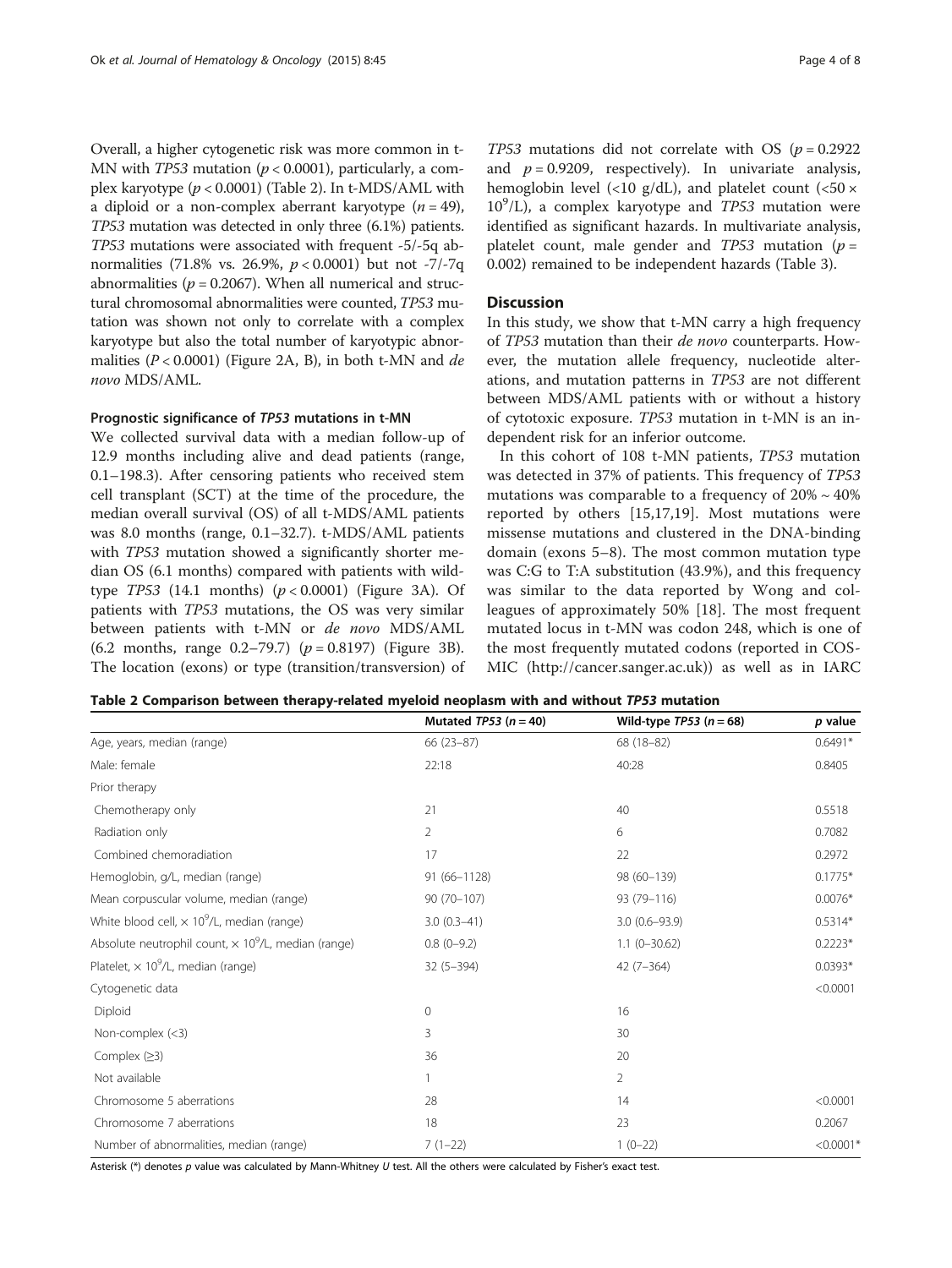<span id="page-4-0"></span>

TP53 database (R17, November 2013). Mutations in this codon of TP53 have been reported in colorectal cancer, laryngeal squamous cell carcinoma, prostate cancer, breast cancer, and ovarian cancer [\[20](#page-7-0)].

We show that the pattern of TP53 mutation and mutational allelic frequency in t-MN are similar to that in de novo MDS/AML. The lack of unique features of mutation in TP53 gene between t-MN and de novo diseases indicates that cytotoxic therapy does not cause genomewide damage in TP53; rather the genetic insult to TP53 gene is similar in MDS/AML either secondary to cytotoxic therapy or occurring de novo. The former concept was supported by the study of Wong and colleagues [[18](#page-6-0)] who showed that TP53 mutations detected at the diagnosis of t-AML were also found in mobilized blood leukocytes or bone marrow 3–6 years prior to the diagnosis of t-MN in the same patients. They proposed a model of t-AML harboring clonal TP53 mutation that somatic TP53 mutations are present in the hematopoietic stem cells (HPSC) of some healthy individuals; and these HPSC may expand under the selective pressure of chemotherapy. The findings derived from this large patient cohort in this study endorse this disease model.

Our group has shown that using NGS methods, the mutational profile t-MDS and t-AML, are different [\[9](#page-6-0)]. The overall mutation frequency and the number of involved genes were significantly higher in t-AML than t-MDS. However, with respect to TP53, mutations were equally frequent in t-AML and t-MDS. In this study, with this expanded patient cohort, not only did we further confirm our previous observation but also showed that the allele frequency and mutation pattern of TP53 were nearly identical in t-MDS and t-AML. Interestingly, 5 of 11 (45.5%) transversions detected in t-MDS were C:G > A:T substitution. This specific substitution was detected in 1 of 7 (14.3%) transversions in de novo MDS and was not detected in t-AML or de novo AML. The prevalence of such specific mutations was reported to be significantly higher in smoking-associated lung cancers compared to lung cancers of non-smokers [\[21](#page-7-0)]. However, it was also reported that the frequencies of transitions versus transversions as well as the specific type of transitions/transversion of TP53 mutations in breast cancer patients differed by ethnic background and had no clinical significance [[22\]](#page-7-0). It is uncertain at this point if this specific transversion was more prevalent in MDS

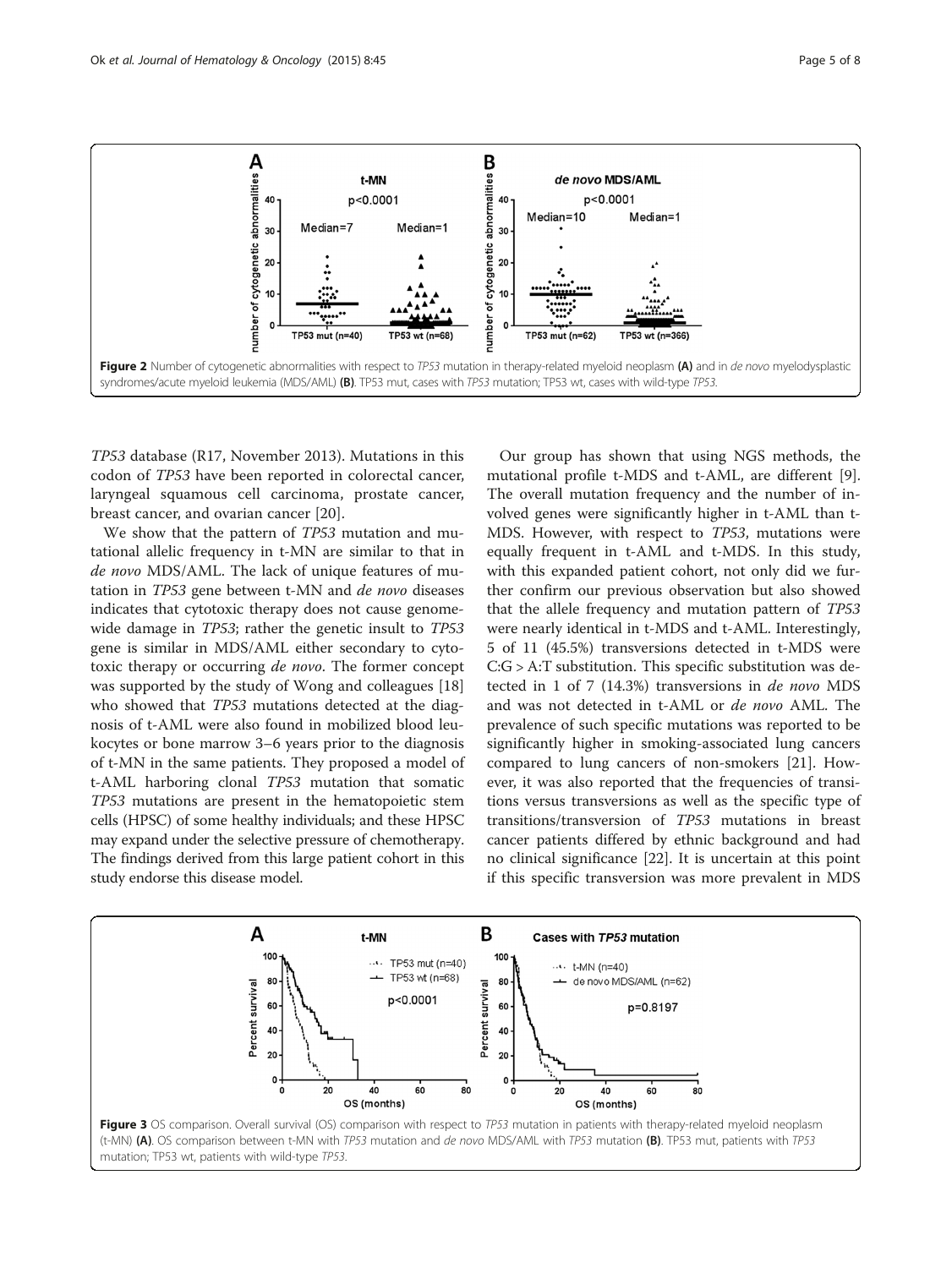| <b>Variables</b>               | Univariate analysis |                 |         | Multivariate analysis |                 |         |  |
|--------------------------------|---------------------|-----------------|---------|-----------------------|-----------------|---------|--|
|                                | HR                  | 95% CI          | p value | <b>HR</b>             | 95% CI          | p value |  |
| Age $(>60 \text{ years})$      | 1.001               | $0.572 - 1.753$ | 0.997   | 0.995                 | $0.553 - 1.792$ | 0.988   |  |
| Gender (man)                   | 0.708               | $0.438 - 1.143$ | 0.157   | 0.541                 | $0.315 - 0.927$ | 0.025   |  |
| ANC (< $0.8 \times 10^9$ /L)   | 1.313               | $0.821 - 2.099$ | 0.256   | 0.820                 | $0.482 - 1.392$ | 0.462   |  |
| BM blast $(≥5%)$               | .633                | $0.941 - 2.836$ | 0.081   | 1.580                 | $0.853 - 2.924$ | 0.145   |  |
| Hemoglobin $(<100$ g/L)        | 1.946               | 1.153-3.286     | 0.013   | 1.711                 | 0.950-3.081     | 0.073   |  |
| Platelet $(<50 \times 10^9/L)$ | 2.181               | 1.291-3.683     | 0.004   | 2.023                 | 1.153-3.549     | 0.014   |  |
| Complex karyotype              | 2.878               | 1.694-4.888     | < 0.001 | 1.150                 | $0.546 - 2.425$ | 0.713   |  |
| TP53 mutation                  | 2.971               | 1.823-4.841     | < 0.001 | 2.958                 | 1.476-5.929     | 0.002   |  |

<span id="page-5-0"></span>Table 3 Overall survival of patients with therapy-related myeloid neoplasm by univariate and multivariate analysis

Abbreviations: HR, hazard ratio; CI, confidence interval; ANC, absolute neutrophil count; BM, bone marrow.

 $p$  value < 0.05 is demonstrated in *italics*.

over AML. Nevertheless, our findings in t-MDS vs t-AML provide further support to the model that TP53 mutation is an early event in pathogenesis of t-MN, and additional molecular genetic events, particularly mutations in class I genes, likely provide proliferative advantage in cases of t-AML.

Similar to what has been reported previously [\[17,19,](#page-6-0)[23](#page-7-0)], TP53 mutations were highly associated with a complex karyotype and frequent deletions involving chromosome 5 in t-MN. In this study, we further showed that TP53 mutation correlated with a higher number of structural and numerical chromosomal abnormalities in t-MN. On the other hand, TP53 mutations were identified in approximately 5% of cases with a normal or a non-complex karyotype in t-MN. It is likely that p53 dysfunction leads to genome instability and facilitates cytogenetic complexity. It is noteworthy that approximately 40% of t-MN cases with a complex karyotype had no TP53 mutations, suggesting that other factors, probably multiple cytotoxic insults, may contribute to karyotypic complexity. We also showed that TP53 mutation in t-MN predicts a shorter overall survival in t-MN, and the risk of TP53 mutation is an independent adverse risk factor. In contrast, a complex karyotype failed to show its independent prognostic value when it was co-analyzed with other confounding factors including TP53 mutation status.

## Conclusions

In summary, t-MDS and t-AML both harbor a high frequency of TP53 mutations, significantly higher than their *de novo* counterpart. However, the mutation type, pattern, distribution of mutated loci, and mutational allelic frequency in TP53 are neither different between therapyrelated and de novo MDS/AML nor between t-MDS and t-AML. These findings support the recent model proposed by Wong and colleagues that TP53 mutation occurs at a very early stage of leukemogenesis of t-MN, but other factors likely contribute to further development of clinically and histopathologically evident t-MN. Overall, TP53

mutation in t-MN is strongly associated with a complex karyotype as well as the number of karyotypic abnormalities. TP53 mutation predicts a poorer survival and is an independent adverse risk factor in patients with t-MN.

# **Methods**

## Patients

We collected 108 consecutive patients with therapyrelated MDS/AML from October 2012 through January 2014 at the University of Texas MD Anderson Cancer Center. Clinical, hematological, and cytogenetic data were collected by searching the electronic medical record. The types of primary malignant or non-malignant diseases for which cytotoxic therapy was administered were also collected. Brachytherapy, radioisotopes, and radiation therapy in patients in whom the field did not include active hematopoietic bone marrow were not considered as radiation therapy. All cases were collected consecutively and classified according to the World Health Organization (WHO) classification system. A previously published patient cohort consisting of 428 patients with de novo MDS/ AML was included for comparison [\[9](#page-6-0)]. This study was conducted in accord with the Declaration of Helsinki and was approved by the IRB at the University of Texas MD Anderson Cancer Center in Houston, TX, USA.

## TP53 sequencing

TP53 sequencing was performed in all patients using a clinically validated 53-gene panel or a 28-gene panel assay. The 53-gene panel covers exons (codons) 2, 4–8, and 10 (1–12, 69–112, 126–253, 267–206, and 332–342) and the 28-gene panel covers exons (codons) 4–10 (41– 224 and 234–367). Briefly, genomic DNA (gDNA) was extracted from bone marrow aspirate or peripheral blood of each case using an Autopure extractor (Qiagen, Valencia, CA, USA). A sequencing library was prepared using 250 ng of DNA template and either 53- or 28-gene panel. The sequencing library was purified using AMPure magnetic beads (Agencourt, Brea, CA, USA) and then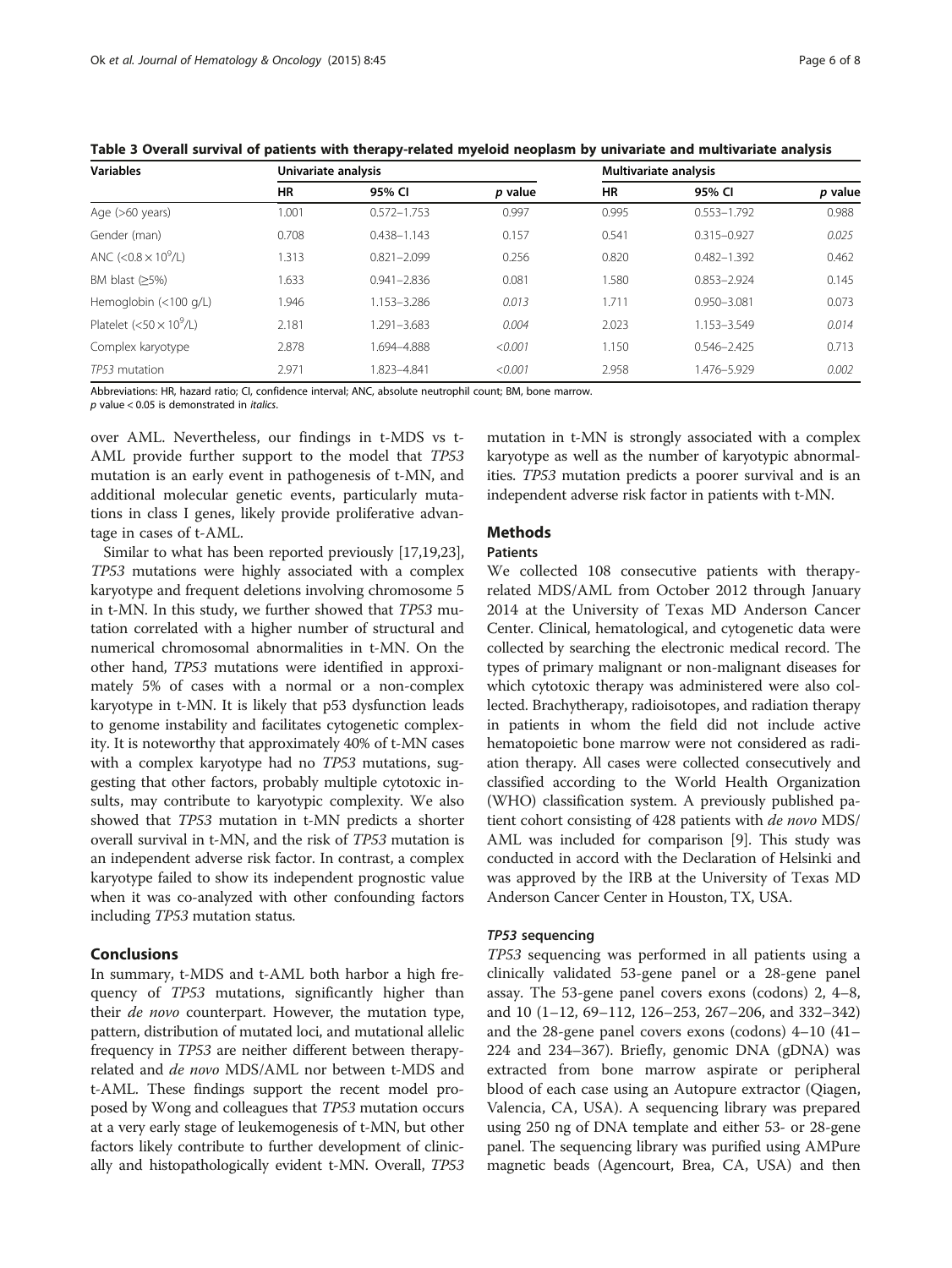<span id="page-6-0"></span>subjected to MiSeq sequencer (Illumina Inc., San Diego, CA, USA) [\[24](#page-7-0)]. A minimum quality score of AQ30 is required for a minimum of 75% of bases sequenced ensuring high-quality sequencing results. Variant calling was performed with Illumina MiSeq Reporter Software 1.3.17 using human genome build 19 (hg 19) as a reference and sequencing reads were aligned using the Integrative Genomics Viewer (IGV, Broad Institute, MA, USA) [\[25\]](#page-7-0). For clinical reporting, a sequencing coverage of 250× (bidirectional true paired-end sequencing) and a variant frequency of 5% in a background of wild-type TP53 were used as cutoffs.

## Cytogenetic analysis

Conventional cytogenetic analysis was performed using standard methods as described previously [\[26](#page-7-0)]. Twenty metaphases were analyzed, and the results were reported using the current International System for Human Cytogenetic Nomenclature [\[27\]](#page-7-0). Only karyotypes with adequate metaphases for analysis were included, except in some cases where lesser numbers of metaphases were available, fluorescence in situ hybridization (FISH) was performed to confirm clonal cytogenetic abnormalities. For MDS patients, the cytogenetic risk was stratified according to the IPSS [\[28\]](#page-7-0); and for AML patients, the risk was categorized by the revised cytogenetic classification proposed by the UKMRC [\[29\]](#page-7-0).

## Statistical analysis

For continuous variables, data were reported as a median and range. For nominal variables, data were reported as the number of patients if not otherwise specified. Fisher's exact test and the Mann-Whitney U test were used for categorical variables and for continuous variables, respectively. OS was calculated from the day of diagnosis to the last follow-up. For patients who received hematopoietic stem cell transplant (HSCT), survival was censored at the day of the procedure. Distributions of OS were estimated by Kaplan and Meier curves and survival differences were evaluated using the log-rank test. All differences with  $p <$ 0.05 were considered to be statistically significant (twotailed). GraphPad Prism 6.0 (La Jolla, CA, USA) and SPSS V22 (Armonk, NY, USA) were used for statistical analyses.

#### Competing interests

The authors declare that they have no competing interests.

#### Authors' contributions

CYO and SAW conceived the idea. CYO, JP, and MG carried out data collection. CYO, KPP, MJR, JP, GT, MG, RS, and RL performed data analysis. GGM and HMK provided patient material. CYO, KHY, LJM, and SAW wrote the manuscript. SAW supervised the study. All authors read and approved the final manuscript.

#### Author details

<sup>1</sup>Department of Hematopathology, The University of Texas MD Anderson Cancer Center, 1515 Holcombe Boulevard, Houston, TX, USA. <sup>2</sup>Department of Leukemia, The University of Texas MD Anderson Cancer Center, 1515 Holcombe Boulevard, Houston, TX, USA. <sup>3</sup>Department of Hematology, Central South University Xiangya Hospital, Changsha, China.

### Received: 18 February 2015 Accepted: 20 April 2015 Published online: 08 May 2015

#### References

- 1. Vardiman JW, Arber DA, Brunning RD, Larson RA, Matutes E, Baumann I, et al. Therapy-related myeloid neoplasms. In: Swerdlow SH et al., editors. WHO classification of tumours of haematopoietic and lymphoid tissues. 4th ed. Lyon: International Agency for Research on Cancer (IARC); 2008. p. 127–9.
- 2. Singh ZN, Huo D, Anastasi J, Smith SM, Karrison T, Le Beau MM, et al. Therapy-related myelodysplastic syndrome: morphologic subclassification may not be clinically relevant. Am J Clin Pathol. 2007;127:197–205.
- 3. Ok CY, Hasserjian RP, Fox PS, Stingo F, Zuo Z, Young KH, et al. Application of the international prognostic scoring system-revised in therapy-related myelodysplastic syndromes and oligoblastic acute myeloid leukemia. Leukemia. 2014;28:185–9.
- 4. Bhatia S. Therapy-related myelodysplasia and acute myeloid leukemia. Semin Oncol. 2013;40:666–75.
- 5. Greco M, D'Alò F, Scardocci A, Criscuolo M, Fabiani E, Guidi F, et al. Promoter methylation of DAPK1, E-cadherin and thrombospondin-1 in de novo and therapy-related myeloid neoplasms. Blood Cells Mol Dis. 2010;45:181–5.
- 6. Voso MT, D'Alò F, Greco M, Fabiani E, Criscuolo M, Migliara G, et al. Epigenetic changes in therapy-related MDS/AML. Chem Biol Interact. 2010;184:46–9.
- 7. Smith SM, Le Beau MM, Huo D, Karrison T, Sobecks RM, Anastasi J, et al. Clinical-cytogenetic associations in 306 patients with therapy-related myelodysplasia and myeloid leukemia: the University of Chicago series. Blood. 2003;102:43–52.
- 8. Zhou Y, Tang G, Medeiros LJ, McDonnell TJ, Keating MJ, Wierda WG, et al. Therapy-related myeloid neoplasms following fludarabine, cyclophosphamide, and rituximab (FCR) treatment in patients with chronic lymphocytic leukemia/ small lymphocytic lymphoma. Mod Pathol. 2012;25:237–45.
- 9. Ok CY, Patel KP, Garcia-Manero G, Routbort MJ, Fu B, Tang G, et al. Mutational profiling of therapy-related myelodysplastic syndromes and acute myeloid leukemia by next generation sequencing, a comparison with de novo diseases. Leuk Res. 2014;39:348–54.
- 10. Xu-Monette ZY, Medeiros LJ, Li Y, Orlowski RZ, Andreeff M, Bueso-Ramos CE, et al. Dysfunction of the TP53 tumor suppressor gene in lymphoid malignancies. Blood. 2012;119:3668–83.
- 11. Olivier M, Hollstein M, Hainaut P. TP53 mutations in human cancers: origins, consequences, and clinical use. Cold Spring Harb Perspect Biol. 2010;2:a001008.
- 12. Kulasekararaj AG, Smith AE, Mian SA, Mohamedali AM, Krishnamurthy P, Lea NC, et al. TP53 mutations in myelodysplastic syndrome are strongly correlated with aberrations of chromosome 5, and correlate with adverse prognosis. Br J Haematol. 2013;160:660–72.
- 13. Bejar R, Stevenson K, Abdel-Wahab O, Galili N, Nilsson B, Garcia-Manero G, et al. Clinical effect of point mutations in myelodysplastic syndromes. N Engl J Med. 2011;364:2496–506.
- 14. Bejar R, Levine R, Ebert BL. Unraveling the molecular pathophysiology of myelodysplastic syndromes. J Clin Oncol. 2011;29:504–15.
- 15. Ben-Yehuda D, Krichevsky S, Caspi O, Rund D, Polliack A, Abeliovich D, et al. Microsatellite instability and p53 mutations in therapy-related leukemia suggest mutator phenotype. Blood. 1996;88:4296–303.
- 16. Christiansen DH, Andersen MK, Pedersen-Bjergaard J. Mutations with loss of heterozygosity of p53 are common in therapy-related myelodysplasia and acute myeloid leukemia after exposure to alkylating agents and significantly associated with deletion or loss of 5q, a complex karyotype, and a poor prognosis. J Clin Oncol. 2001;19:1405–13.
- 17. Shih AH, Chung SS, Dolezal EK, Zhang SJ, Abdel-Wahab OI, Park CY, et al. Mutational analysis of therapy-related myelodysplastic syndromes and acute myelogenous leukemia. Haematologica. 2013;98:908–12.
- 18. Wong TN, Ramsingh G, Young AL, Miller CA, Touma W, Welch JS, et al. Role of TP53 mutations in the origin and evolution of therapy-related acute myeloid leukaemia. Nature. 2014;518:552–5.
- 19. Pedersen-Bjergaard J, Andersen MK, Andersen MT, Christiansen DH. Genetics of therapy-related myelodysplasia and acute myeloid leukemia. Leukemia. 2008;22:240–8.